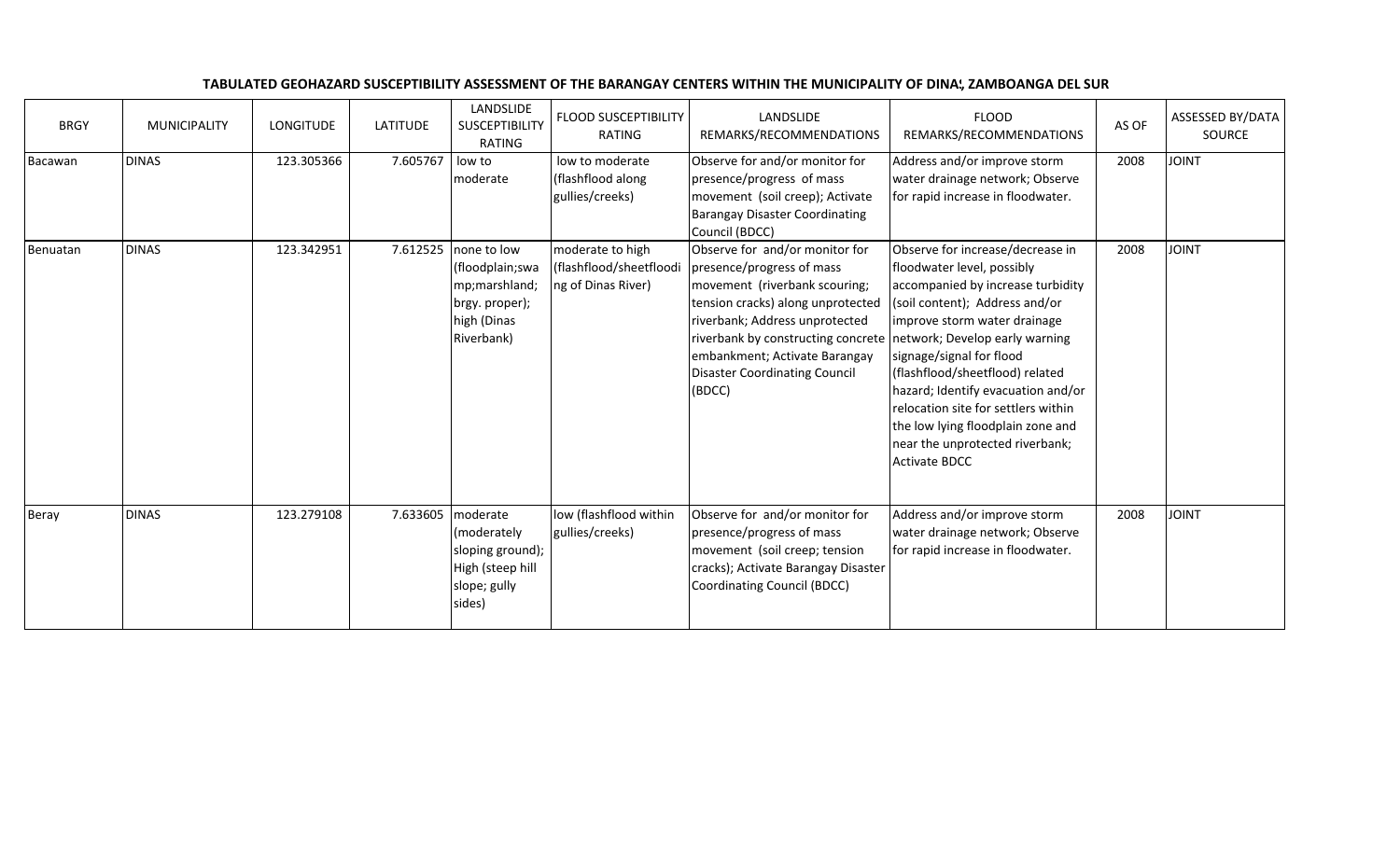| Nian         | <b>DINAS</b> | 123.392589 | 7.640766 | low to moderate low to moderate<br>(gentle to<br>moderately<br>sloping ground;<br>high (steep ridge<br>slopes and<br>gully/valley<br>sides) | (flashflood along<br>creeks)                                      | Monitor/observe for presence of<br>vertical displacement, and cracks<br>perpendicular to the steep slopes,<br>valley sides; Activate Barangay<br><b>Disaster Coordinating Council</b><br>(BDCC). | Address and/or improve storm<br>water drainage network; Observe<br>for increase of floodwater level.                                                                                     | 2008 | <b>JOINT</b>  |
|--------------|--------------|------------|----------|---------------------------------------------------------------------------------------------------------------------------------------------|-------------------------------------------------------------------|--------------------------------------------------------------------------------------------------------------------------------------------------------------------------------------------------|------------------------------------------------------------------------------------------------------------------------------------------------------------------------------------------|------|---------------|
| Guinicolalay | <b>DINAS</b> | 123.379662 | 7.651735 | low to moderate<br>(gentle to<br>moderately<br>sloping ground;<br>high (steep ridge<br>slopes and<br>gully/valley<br>sides)                 | low to moderate<br>(flashflood along<br>creeks)                   | Monitor/observe for presence of<br>vertical displacement, and cracks<br>perpendicular to the steep slopes,<br>valley sides; Activate Barangay<br><b>Disaster Coordinating Council</b><br>(BDCC). | Address and/or improve storm<br>water drainage network; Observe<br>for rapid increase/decrease of<br>floodwater level possibly<br>accompanied by increase turbidity<br>and soil content. | 2008 | <b>TINIOL</b> |
| Kinacap      | <b>DINAS</b> | 123.286003 | 7.616734 | low (brgy.<br>center);<br>moderate to<br>high (steep<br>slopes/gully<br>sides of Mt.<br>Bacauan)                                            | low to moderate<br>(flashflood along<br>creeks)                   | Monitor/observe for presence of<br>vertical displacement, and cracks<br>perpendicular to the steep<br>slopes/gully sides; Activate<br><b>Barangay Disaster Coordinating</b><br>Council (BDCC).   | Address and/or improve storm<br>water drainage network; Observe<br>for rapid increase/decrease of<br>floodwater level possibly<br>accompanied by increase turbidity<br>and soil content. | 2008 | <b>TVIOL</b>  |
| Legarda 2    | <b>DINAS</b> | 123.291699 |          | 7.650784  low (gentle<br>slopes;brgy<br>proper);<br>moderate to<br>high (steep<br>gullies/creek<br>channels)                                | low to moderate<br>(flashflood within<br>gullies/creeks channels) | Monitor/observe for presence of<br>vertical displacement, and cracks<br>perpendicular to the steep slopes,<br>gully sides; Activate Barangay<br><b>Disaster Coordinating Council</b><br>(BDCC).  | Address and/or improve storm<br>water drainage network; Observe<br>for rapid increase/decrease of<br>floodwater level possibly<br>accompanied by increase turbidity<br>and soil content. | 2008 | <b>TAIOL</b>  |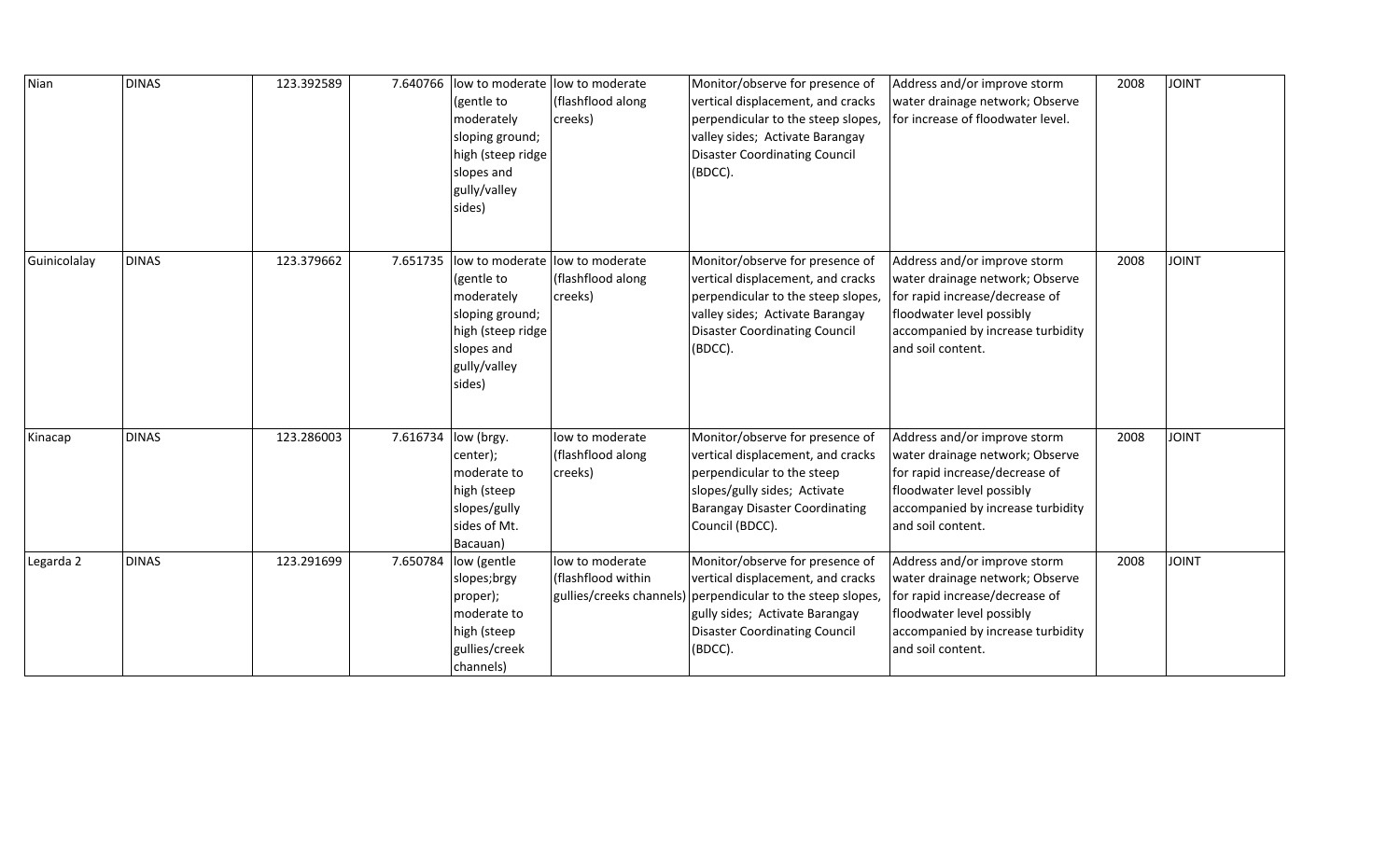| Legarda 3    | <b>DINAS</b> | 123.305008 | 7.661590 | low (gentle<br>slopes;brgy | low to moderate<br>(flashflood within | Monitor/observe for presence of<br>vertical displacement, and cracks | Address and/or improve storm<br>water drainage network; Observe | 2008 | <b>JOINT</b> |
|--------------|--------------|------------|----------|----------------------------|---------------------------------------|----------------------------------------------------------------------|-----------------------------------------------------------------|------|--------------|
|              |              |            |          | proper);                   |                                       | gullies/creeks channels) perpendicular to the steep slopes,          | for rapid increase/decrease of                                  |      |              |
|              |              |            |          | moderate to                |                                       | gully sides; Activate Barangay                                       | floodwater level possibly                                       |      |              |
|              |              |            |          | high (steep                |                                       | <b>Disaster Coordinating Council</b>                                 | accompanied by increase turbidity                               |      |              |
|              |              |            |          | gullies/creek              |                                       | (BDCC).                                                              | and soil content.                                               |      |              |
|              |              |            |          | channels)                  |                                       |                                                                      |                                                                 |      |              |
| Legarda 1    | <b>DINAS</b> | 123.303750 | 7.635245 | low (gentle                | low to moderate                       | Monitor/observe for presence of                                      | Address and/or improve storm                                    | 2008 | <b>JOINT</b> |
|              |              |            |          | slopes;brgy                | flashflood within                     | vertical displacement, and cracks                                    | water drainage network; Observe                                 |      |              |
|              |              |            |          | proper);                   |                                       | gullies/creeks channels) perpendicular to the steep slopes,          | for rapid increase/decrease of                                  |      |              |
|              |              |            |          | moderate to                |                                       | gully sides; Activate Barangay                                       | floodwater level possibly                                       |      |              |
|              |              |            |          | high (steep                |                                       | <b>Disaster Coordinating Council</b>                                 | accompanied by increase turbidity                               |      |              |
|              |              |            |          | gullies/creek              |                                       | (BDCC).                                                              | and soil content.                                               |      |              |
|              |              |            |          | channels)                  |                                       |                                                                      |                                                                 |      |              |
| Lucoban      | <b>DINAS</b> | 123.335116 | 7.556604 | none to low                | high                                  | Observe for presence of mass                                         | Coastal related hazard such as                                  | 2008 | <b>JOINT</b> |
|              |              |            |          |                            |                                       | movement (soil creep); Activate                                      | storm surge; coastal                                            |      |              |
|              |              |            |          |                            |                                       | <b>Barangay Disaster Coordinating</b>                                | flooding/inundation; tsunami);                                  |      |              |
|              |              |            |          |                            |                                       | Council (BDCC);                                                      | Observe for sea swell attributed to                             |      |              |
|              |              |            |          |                            |                                       |                                                                      | storm surge, heavy downpour, and                                |      |              |
|              |              |            |          |                            |                                       |                                                                      | to some extent, tsunami; Develop                                |      |              |
|              |              |            |          |                            |                                       |                                                                      | early warning system/signal for                                 |      |              |
|              |              |            |          |                            |                                       |                                                                      | coastal related hazard; Identify                                |      |              |
|              |              |            |          |                            |                                       |                                                                      | evacuation and/or relocation site;                              |      |              |
|              |              |            |          |                            |                                       |                                                                      | Activated BDCC.                                                 |      |              |
|              |              |            |          |                            |                                       |                                                                      |                                                                 |      |              |
| Lower Dimaya | <b>DINAS</b> | 123.323169 | 7.616038 | low (gentle                | low to moderate                       | Monitor/observe for presence of                                      | Address and/or improve storm                                    | 2008 | <b>JOINT</b> |
|              |              |            |          | slopes;brgy                | (flashflood within                    | vertical displacement, and cracks                                    | water drainage network; Observe                                 |      |              |
|              |              |            |          | proper);                   |                                       | gullies/creeks channels) perpendicular to the steep slopes,          | for rapid increase/decrease of                                  |      |              |
|              |              |            |          | moderate to                |                                       | gully sides; Activate Barangay                                       | floodwater level possibly                                       |      |              |
|              |              |            |          | high (steep                |                                       | <b>Disaster Coordinating Council</b>                                 | accompanied by increase turbidity                               |      |              |
|              |              |            |          | gullies/creek              |                                       | (BDCC).                                                              | and soil content.                                               |      |              |
|              |              |            |          | channels)                  |                                       |                                                                      |                                                                 |      |              |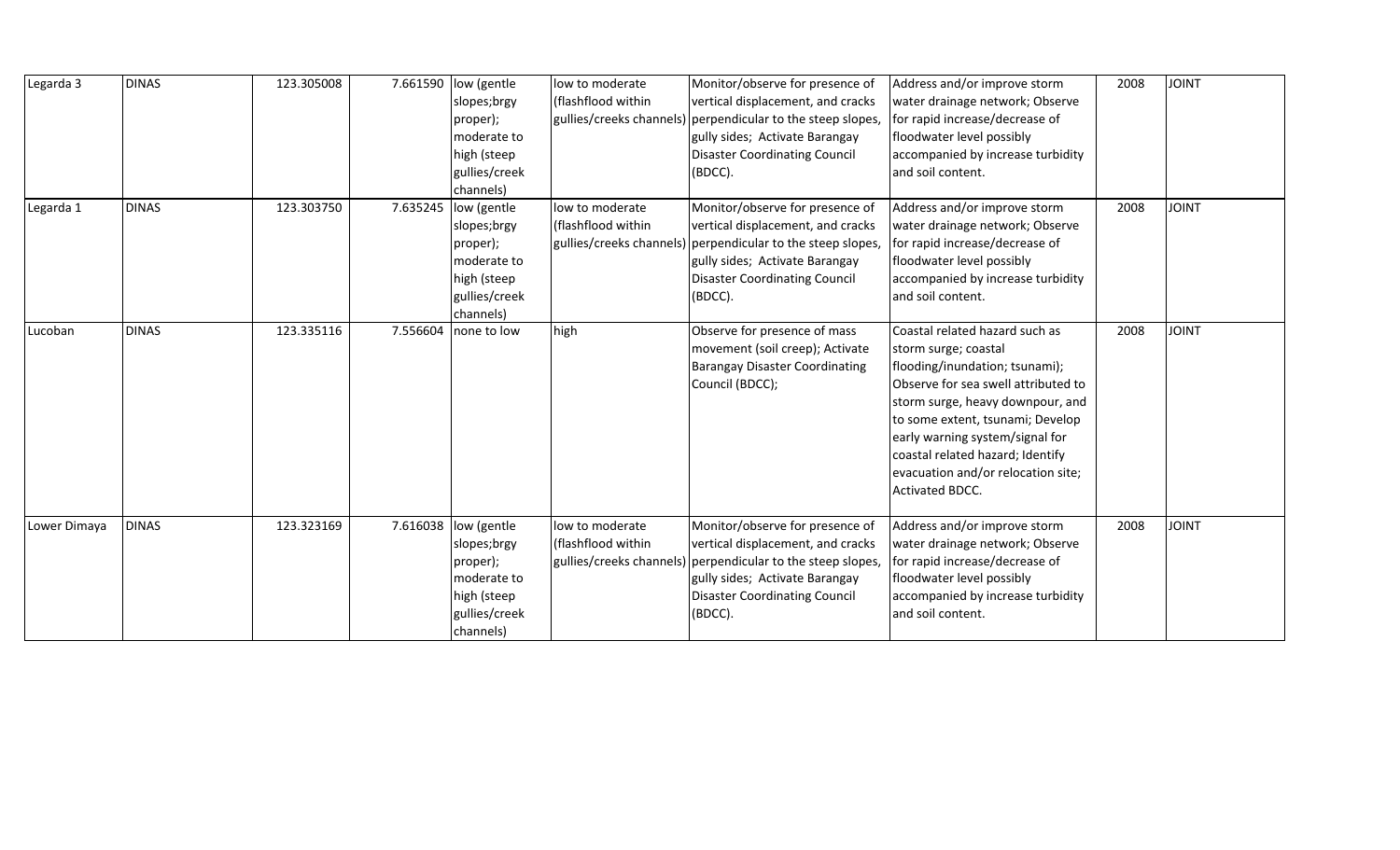| Ludiong              | <b>DINAS</b> | 123.303030 | 7.576108 | (gentle to<br>moderate<br>slopes; brgy.<br>center); high<br>(steep<br>gully/valley sides<br>along Sibol River,<br>north of the<br>brgy. center) | low to moderate none to low (localize<br>flooding within gentle<br>slopes) moderate<br>(flashflood along Sibol<br>River) | Monitor/observe for presence of<br>vertical displacement, and cracks<br>perpendicular to the steep slopes,<br>valley sides; Activate Barangay<br><b>Disaster Coordinating Council</b><br>(BDCC).                                                                                             | Address and/or improve storm<br>water drainage network; Observe<br>for rapid increase/decrease of<br>floodwater level possibly<br>accompanied by increase turbidity<br>and soil content.                                                                                                                                                                                                                                                            | 2008 | <b>JOINT</b> |
|----------------------|--------------|------------|----------|-------------------------------------------------------------------------------------------------------------------------------------------------|--------------------------------------------------------------------------------------------------------------------------|----------------------------------------------------------------------------------------------------------------------------------------------------------------------------------------------------------------------------------------------------------------------------------------------|-----------------------------------------------------------------------------------------------------------------------------------------------------------------------------------------------------------------------------------------------------------------------------------------------------------------------------------------------------------------------------------------------------------------------------------------------------|------|--------------|
| East Migpulao        | <b>DINAS</b> | 123.353742 |          | 7.630017 none to low<br>(floodplain;swa<br>mp;marshland;<br>brgy. proper);<br>high (Dinas<br>Riverbank)                                         | moderate to high<br>(flashflood/sheetfloodi<br>ng of Dinas River)                                                        | Observe for and/or monitor for<br>presence/progress of mass<br>movement (riverbank scouring;<br>tension cracks) along unprotected<br>riverbank; Address unprotected<br>riverbank by constructing concrete<br>embankment; Activate Barangay<br><b>Disaster Coordinating Council</b><br>(BDCC) | Observe for increase/decrease in<br>floodwater level, possibly<br>accompanied by increase turbidity<br>(soil content); Address and/or<br>improve storm water drainage<br>network; Develop early warning<br>signage/signal for flood<br>(flashflood/sheetflood) related<br>hazard; Identify evacuation and/or<br>relocation site for settlers within<br>the low lying floodplain zone and<br>near the unprotected riverbank;<br><b>Activate BDCC</b> | 2008 | <b>JOINT</b> |
| <b>West Migpulao</b> | <b>DINAS</b> | 123.336829 |          | 7.639602  low (gentle<br>slopes;brgy<br>proper);<br>moderate to<br>high (steep<br>gullies/creek<br>channels)                                    | low to moderate<br>(flashflood within                                                                                    | Monitor/observe for presence of<br>vertical displacement, and cracks<br>gullies/creeks channels) perpendicular to the steep slopes,<br>gully sides; Activate Barangay<br><b>Disaster Coordinating Council</b><br>(BDCC).                                                                     | Address and/or improve storm<br>water drainage network; Observe<br>for rapid increase/decrease of<br>floodwater level possibly<br>accompanied by increase turbidity<br>and soil content.                                                                                                                                                                                                                                                            | 2008 | <b>JOINT</b> |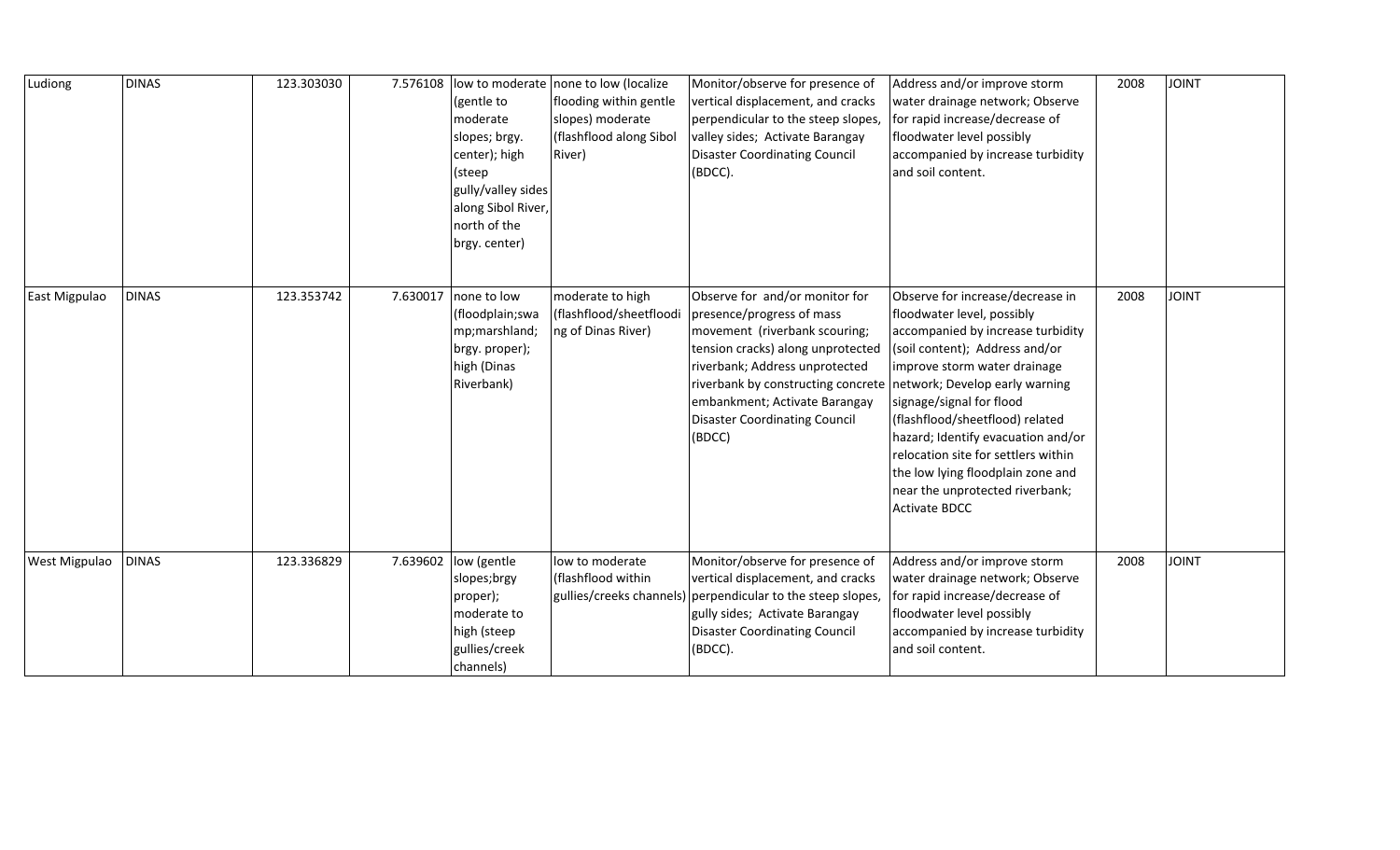| Nangka          | <b>DINAS</b> | 123.318014 | 7.623794 | low (gentle   | low to moderate         | Monitor/observe for presence of                             | Address and/or improve storm        | 2008 | <b>JOINT</b> |
|-----------------|--------------|------------|----------|---------------|-------------------------|-------------------------------------------------------------|-------------------------------------|------|--------------|
|                 |              |            |          | slopes;brgy   | (flashflood within      | vertical displacement, and cracks                           | water drainage network; Observe     |      |              |
|                 |              |            |          | proper);      |                         | gullies/creeks channels) perpendicular to the steep slopes, | for rapid increase/decrease of      |      |              |
|                 |              |            |          | moderate to   |                         | gully sides; Activate Barangay                              | floodwater level possibly           |      |              |
|                 |              |            |          | high (steep   |                         | <b>Disaster Coordinating Council</b>                        | accompanied by increase turbidity   |      |              |
|                 |              |            |          | gullies/creek |                         | (BDCC).                                                     | and soil content.                   |      |              |
|                 |              |            |          | channels)     |                         |                                                             |                                     |      |              |
| Ignacio Garrata | <b>DINAS</b> | 123.320475 | 7.669701 | low (gentle   | low to moderate         | Monitor/observe for presence of                             | Address and/or improve storm        | 2008 | <b>JOINT</b> |
| (New Mirapao)   |              |            |          | slopes;brgy   | (flashflood within      | vertical displacement, and cracks                           | water drainage network; Observe     |      |              |
|                 |              |            |          | proper);      |                         | gullies/creeks channels) perpendicular to the steep slopes, | for rapid increase/decrease of      |      |              |
|                 |              |            |          | moderate to   |                         | gully sides; Activate Barangay                              | floodwater level possibly           |      |              |
|                 |              |            |          | high (steep   |                         | <b>Disaster Coordinating Council</b>                        | accompanied by increase turbidity   |      |              |
|                 |              |            |          | gullies/creek |                         | (BDCC).                                                     | and soil content.                   |      |              |
|                 |              |            |          | channels)     |                         |                                                             |                                     |      |              |
| Old Mirapao     | <b>DINAS</b> | 123.345051 | 7.655310 | low (gentle   | low to moderate         | Monitor/observe for presence of                             | Address and/or improve storm        | 2008 | <b>JOINT</b> |
|                 |              |            |          | slopes;brgy   | (flashflood within      | vertical displacement, and cracks                           | water drainage network; Observe     |      |              |
|                 |              |            |          | proper);      |                         | gullies/creeks channels) perpendicular to the steep slopes, | for rapid increase/decrease of      |      |              |
|                 |              |            |          | moderate to   |                         | gully sides; Activate Barangay                              | floodwater level possibly           |      |              |
|                 |              |            |          | high (steep   |                         | <b>Disaster Coordinating Council</b>                        | accompanied by increase turbidity   |      |              |
|                 |              |            |          | gullies/creek |                         | (BDCC).                                                     | and soil content.                   |      |              |
|                 |              |            |          | channels)     |                         |                                                             |                                     |      |              |
| Poblacion       | <b>DINAS</b> | 123.338681 | 7.615344 | low           | low (municipal proper); | Observe for presence of mass                                | Observe for increase/decrease in    | 2008 | <b>JOINT</b> |
|                 |              |            |          |               | high (low lying         | movement (soil creep); River                                | floodwater level, possibly          |      |              |
|                 |              |            |          |               | floodplain of Dinas     | scouring along the meandering                               | accompanied by increase turbidity   |      |              |
|                 |              |            |          |               | River)                  | section of Dinas River should be                            | (soil content); Address and/or      |      |              |
|                 |              |            |          |               |                         | address by constructing                                     | improve storm water drainage        |      |              |
|                 |              |            |          |               |                         | embankment protection measures                              | network; Develop early warning      |      |              |
|                 |              |            |          |               |                         | along the unprotected channels;                             | signage/signal for flood            |      |              |
|                 |              |            |          |               |                         | Activate Barangay Disaster                                  | (flashflood/sheetflood) related     |      |              |
|                 |              |            |          |               |                         | Coordinating Council (BDCC);                                | hazard; Identify evacuation and/or  |      |              |
|                 |              |            |          |               |                         |                                                             | relocation site for settlers within |      |              |
|                 |              |            |          |               |                         |                                                             | the low lying floodplain zone and   |      |              |
|                 |              |            |          |               |                         |                                                             | near the unprotected riverbank;     |      |              |
|                 |              |            |          |               |                         |                                                             | <b>Activate BDCC</b>                |      |              |
|                 |              |            |          |               |                         |                                                             |                                     |      |              |
|                 |              |            |          |               |                         |                                                             |                                     |      |              |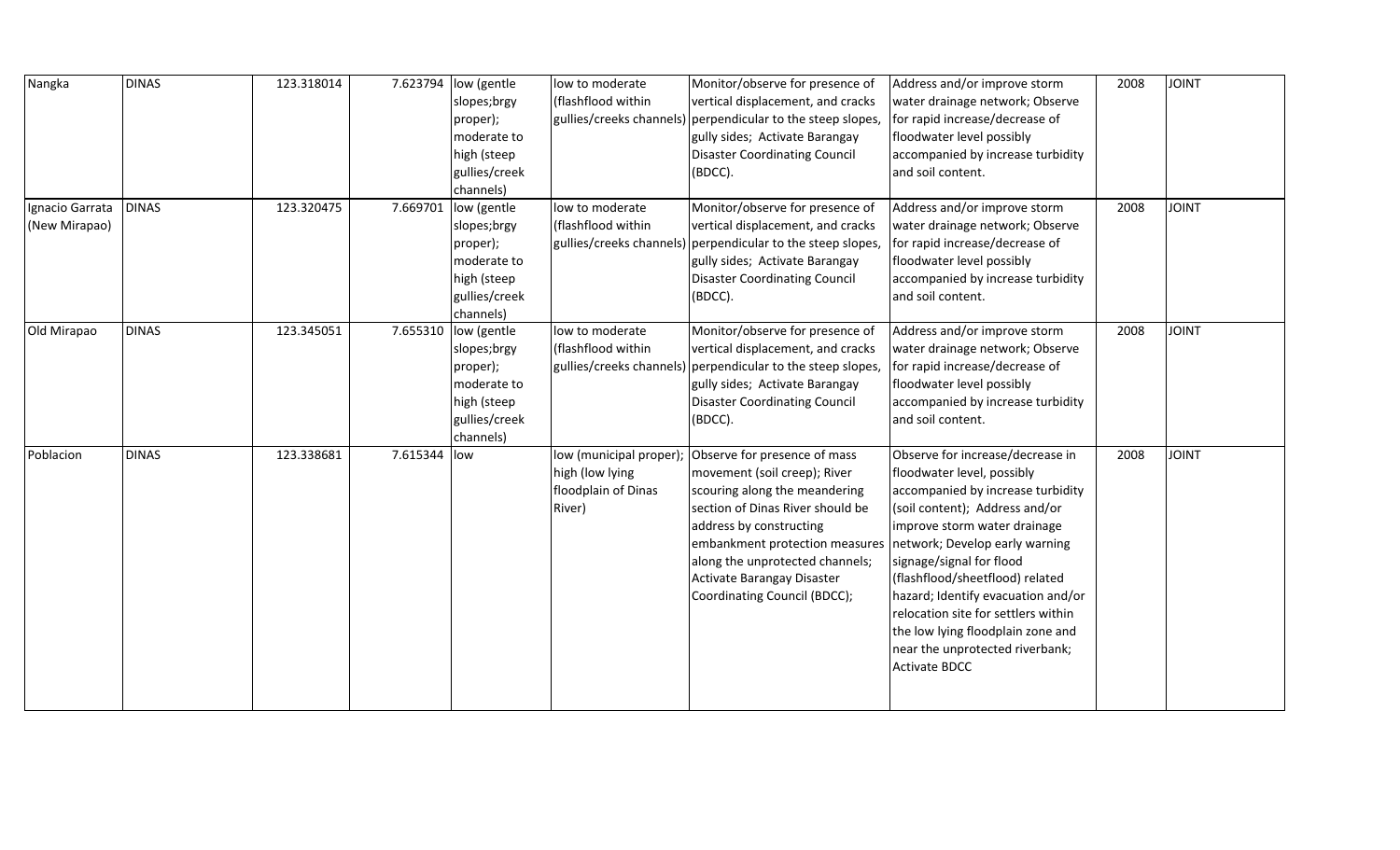| Proper Dimaya | <b>DINAS</b> | 123.325747 | 7.593399 | none to low<br>(brgy. center;<br>nd; floodplain)<br>moderate (creek<br>channels)                                    | moderate to high<br>(swamp/marshland;<br>River)          | Observe for presence of mass<br>movement (soil creep); Activate<br>swamp/marshla   floodplain zone of Sibol   Barangay Disaster Coordinating<br>Council (BDCC);    | Address and/or improve storm<br>water drainage network; Observe<br>for rapid increase/decrease of<br>floodwater level possibly<br>accompanied by increase turbidity<br>and soil content.                                                                                                                                                | 2008 | <b>JOINT</b> |
|---------------|--------------|------------|----------|---------------------------------------------------------------------------------------------------------------------|----------------------------------------------------------|--------------------------------------------------------------------------------------------------------------------------------------------------------------------|-----------------------------------------------------------------------------------------------------------------------------------------------------------------------------------------------------------------------------------------------------------------------------------------------------------------------------------------|------|--------------|
| Sagacad       | <b>DINAS</b> | 123.340252 | 7.696476 | low (brgy.<br>proper);<br>moderate<br>(moderately<br>sloping ground);<br>High (steep hill<br>slope; gully<br>sides) | low to moderate<br>(flashflood within<br>gullies/creeks) | Observe for and/or monitor for<br>presence/progress of mass<br>movement (soil creep; tension<br>cracks); Activate Barangay Disaster<br>Coordinating Council (BDCC) | Address and/or improve storm<br>water drainage network; Observe<br>for rapid increase/decrease of<br>floodwater level possibly<br>accompanied by increase turbidity<br>and soil content.                                                                                                                                                | 2008 | <b>JOINT</b> |
| Sambulawan    | <b>DINAS</b> | 123.333438 | 7.565968 | none to low                                                                                                         | moderate to high                                         | Observe for presence of mass<br>movement (soil creep); Activate<br><b>Barangay Disaster Coordinating</b><br>Council (BDCC);                                        | Coastal related hazard such as<br>storm surge; coastal<br>flooding/inundation; tsunami);<br>Observe for sea swell attributed to<br>storm surge, heavy downpour, and<br>to some extent, tsunami; Develop<br>early warning system/signal for<br>coastal related hazard; Identify<br>evacuation and/or relocation site;<br>Activated BDCC. | 2008 | <b>JOINT</b> |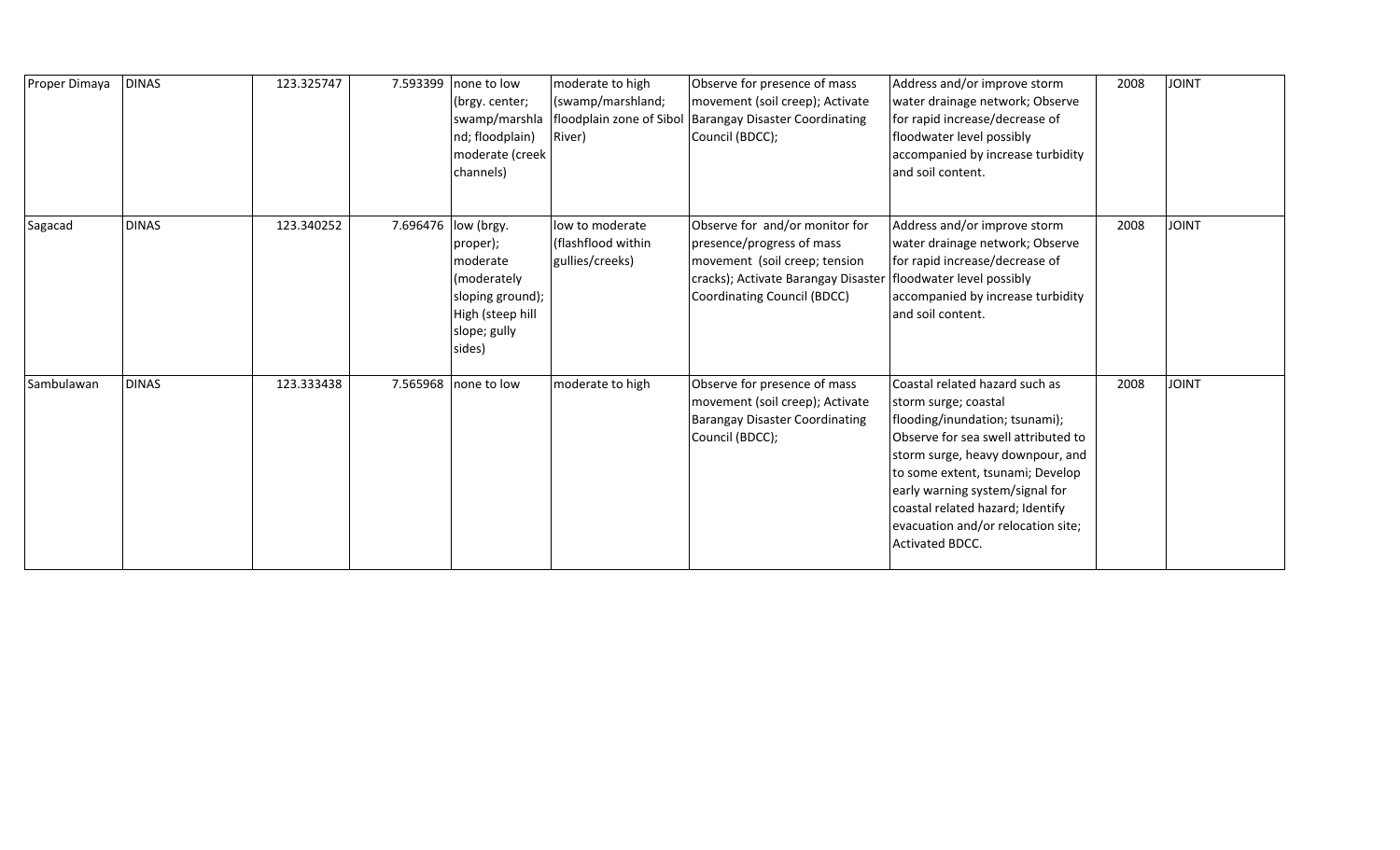| San Isidro | <b>DINAS</b> | 123.280312 | 7.589326 | (gentle to<br>moderate<br>slopes; brgy.<br>center); high<br>(steep<br>gully/valley sides<br>along Sibol River,<br>north of the<br>brgy. center) | low to moderate none to low (localize<br>flooding within gentle<br>slopes) moderate<br>(flashflood along Sibol<br>River) | Monitor/observe for presence of<br>vertical displacement, and cracks<br>perpendicular to the steep slopes,<br>valley sides; Activate Barangay<br><b>Disaster Coordinating Council</b><br>(BDCC). | Address and/or improve storm<br>water drainage network; Observe<br>for rapid increase/decrease of<br>floodwater level possibly<br>accompanied by increase turbidity<br>and soil content.                                                                                                                                                       | 2008 | <b>JOINT</b> |
|------------|--------------|------------|----------|-------------------------------------------------------------------------------------------------------------------------------------------------|--------------------------------------------------------------------------------------------------------------------------|--------------------------------------------------------------------------------------------------------------------------------------------------------------------------------------------------|------------------------------------------------------------------------------------------------------------------------------------------------------------------------------------------------------------------------------------------------------------------------------------------------------------------------------------------------|------|--------------|
| Sumpotan   | <b>DINAS</b> | 123.299582 | 7.594985 | (gentle to<br>moderate<br>slopes; brgy.<br>center); high<br>(steep<br>gully/valley sides<br>along Sibol River,<br>north of the<br>brgy. center) | low to moderate none to low (localize<br>flooding within gentle<br>slopes) moderate<br>(flashflood along Sibol<br>River) | Monitor/observe for presence of<br>vertical displacement, and cracks<br>perpendicular to the steep slopes,<br>valley sides; Activate Barangay<br><b>Disaster Coordinating Council</b><br>(BDCC). | Address and/or improve storm<br>water drainage network; Observe<br>for rapid increase/decrease of<br>floodwater level possibly<br>accompanied by increase turbidity<br>and soil content.                                                                                                                                                       | 2008 | <b>JOINT</b> |
| Songayan   | <b>DINAS</b> | 123.349443 |          | 7.580807 none to low                                                                                                                            | moderate to high                                                                                                         | Observe for presence of mass<br>movement (soil creep); Activate<br><b>Barangay Disaster Coordinating</b><br>Council (BDCC);                                                                      | Coastal related hazard such as<br>storm surge; coastal<br>flooding/inundation; tsunami);<br>Observe for sea swell attributed to<br>storm surge, heavy downpour, and<br>to some extent, tsunami; Develop<br>early warning system/signal for<br>coastal related hazard; Identify<br>evacuation and/or relocation site;<br><b>Activated BDCC.</b> | 2008 | <b>JOINT</b> |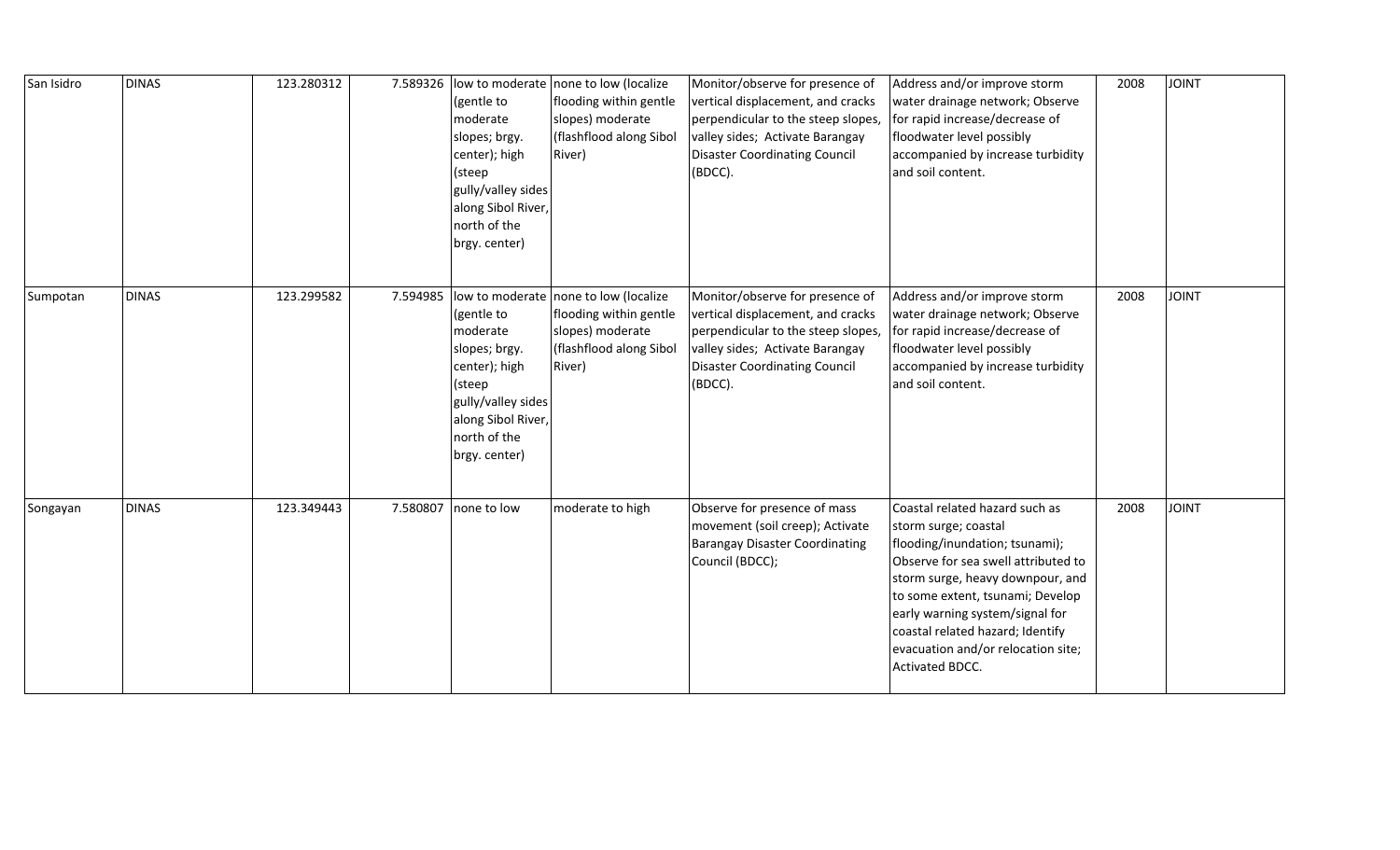| Tarakan             | <b>DINAS</b> | 123.413886 |          | 7.620121 none to low                                                                    | high (coastal zone)                                              | Observe for presence of mass<br>movement (soil creep); Activate<br><b>Barangay Disaster Coordinating</b><br>Council (BDCC);                                                                    | Coastal related hazard such as<br>storm surge; coastal<br>flooding/inundation; tsunami);<br>Observe for sea swell attributed to<br>storm surge, heavy downpour, and<br>to some extent, tsunami; Develop<br>early warning system/signal for<br>coastal related hazard; Identify<br>evacuation and/or relocation site;<br>Activated BDCC.                                              | 2008 | <b>JOINT</b> |
|---------------------|--------------|------------|----------|-----------------------------------------------------------------------------------------|------------------------------------------------------------------|------------------------------------------------------------------------------------------------------------------------------------------------------------------------------------------------|--------------------------------------------------------------------------------------------------------------------------------------------------------------------------------------------------------------------------------------------------------------------------------------------------------------------------------------------------------------------------------------|------|--------------|
| <b>Upper Dimaya</b> | <b>DINAS</b> | 123.298532 | 7.614989 | low (gentle top<br>to high (steep<br>slopes/gully<br>sides of Mt.<br>Bacauan)           | low to moderate<br>ridge); moderate (flashflood along<br>creeks) | Monitor/observe for presence of<br>vertical displacement, and cracks<br>perpendicular to the steep<br>slopes/gully sides; Activate<br><b>Barangay Disaster Coordinating</b><br>Council (BDCC). | Address and/or improve storm<br>water drainage network; Observe<br>for rapid increase/decrease of<br>floodwater level possibly<br>accompanied by increase turbidity<br>and soil content.                                                                                                                                                                                             | 2008 | <b>JOINT</b> |
| <b>Upper Sibul</b>  | <b>DINAS</b> | 123.273926 |          | 7.602924 low (brgy.<br>center);<br>moderate to<br>high (steep<br>slopes of Mt.<br>Buga) | low to moderate<br>(flashflood along<br>creeks)                  | Monitor/observe for presence of<br>vertical displacement, and cracks<br>perpendicular to the steep slopes;<br>Activate Barangay Disaster<br>Coordinating Council (BDCC).                       | Address and/or improve storm<br>water drainage network; Observe<br>for rapid increase/decrease of<br>floodwater level possibly<br>accompanied by increase turbidity<br>and soil content.                                                                                                                                                                                             | 2008 | <b>JOINT</b> |
| Pisa-an             | <b>DINAS</b> | 123.373658 |          | 7.574764 none to low                                                                    | high (coastal zone)                                              | Observe for presence of mass<br>movement (soil creep); Activate<br><b>Barangay Disaster Coordinating</b><br>Council (BDCC);                                                                    | Coastal related hazard such as<br>storm surge; coastal<br>flooding/inundation; tsunami);<br>Observe for rapid increase in<br>floodwater and sea swell attributed<br>to storm surge, heavy downpour,<br>and to some extent, tsunami;<br>Develop early warning<br>system/signal for coastal/flood<br>related hazard; Identify evacuation<br>and/or relocation site; Activated<br>BDCC. | 2008 | <b>JOINT</b> |